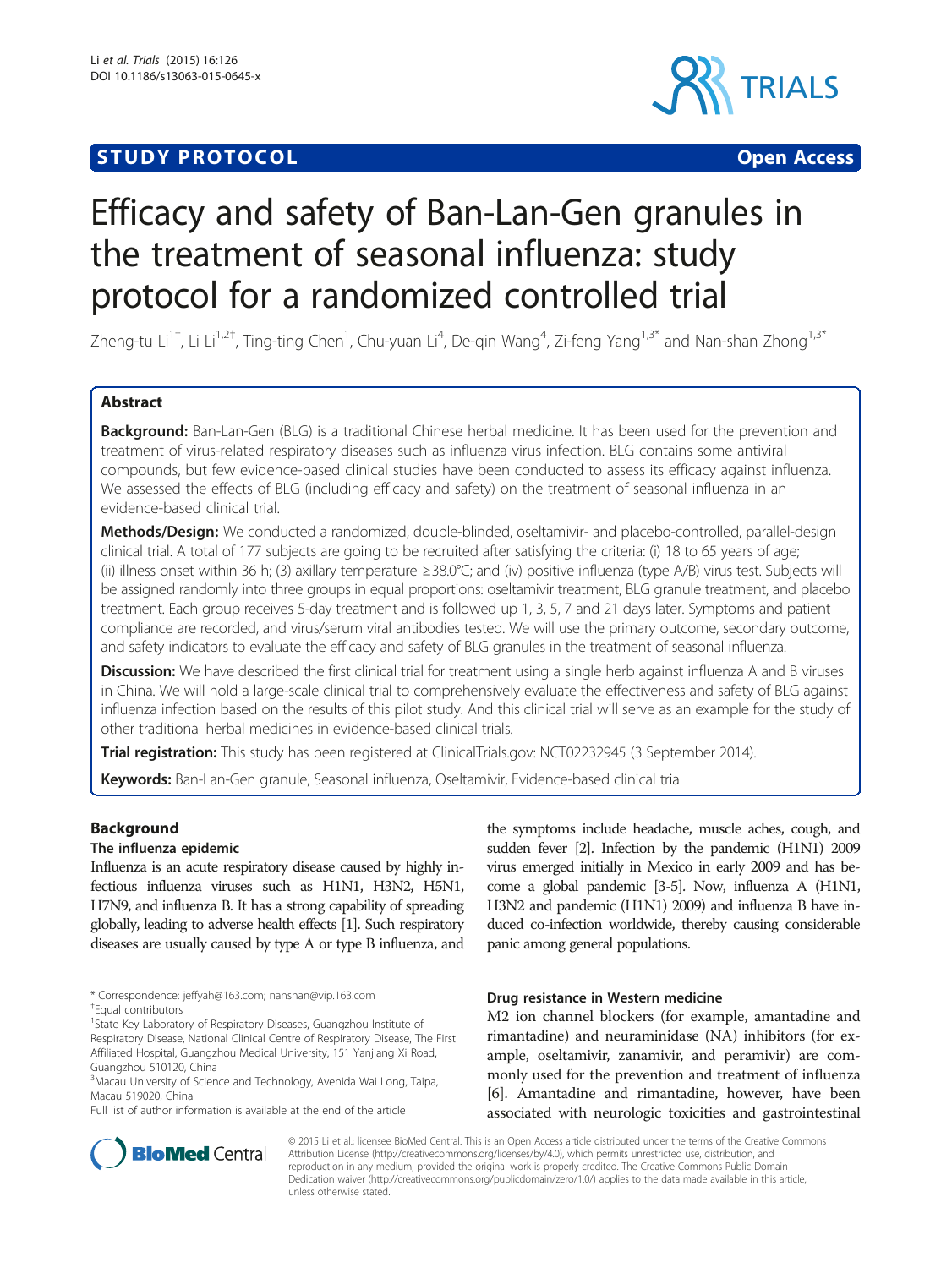side effects [\[7](#page-8-0)]. Moreover, overuse of these medicines has been found to result in drug-resistant strains [[8\]](#page-8-0). Up to 2003, M2-resistant variants had even spread to countries where these drugs are used infrequently [\[9\]](#page-8-0). Pandemic (H1N1) 2009 has demonstrated resistance to amantadine and rimantadine [\[10,11](#page-8-0)]. Our previous study suggested that clinical isolates of H1N1 and H3N2 developed amantadine resistance at 93.1% and 100%, respectively, in Guangzhou, China [\[12](#page-8-0)]. NA inhibitors, in comparison with M2 ion channel blockers, are more commonly used but they (i) can also cause respiratory side effects and even death (for example, oseltamivir [\[13](#page-8-0)]) owing to intensive use and (ii) have a higher barrier for resistance if overused. A survey from 1999 and 2007 showed a very low level  $\left($ <1%) of resistance to oseltamivir [\[10,14](#page-8-0)], but a survey between 2008 and 2009 reported the resistance to be ≥90% [[15](#page-8-0)-[18\]](#page-8-0). Resistance to zanamivir has been (albeit rarely) reported among immunodeficient patients [\[19,20](#page-8-0)]. Whether such antiviral agents can be used to address influenza epidemics is not clear. Furthermore, the true effectiveness of oseltamivir treatment against influenza is controversial [\[21](#page-8-0)].

#### Traditional Chinese herbal medicine and basic research

Traditional Chinese herbal medicine (TCHM) is richly used in Chinese clinics and widely used to treat and prevent respiratory infection disease. Unlike Western medicine, TCHM has different mechanisms and targets of action and, potentially, could be used to overcome drug resistance and side effects. Therefore, exporting the new antiviral medicine from TCHM will be a new choice. For example, the starting material (shikimic acid) for the synthesis of the oseltamivir can be obtained from Illicium verum, which is a type of TCHM (Tamiflu™, Roche, Basel, Switzerland).

Among the many types of TCHMs, Ban-Lan-Gen (BLG) has a thousand-year history of use for the prevention and treatment of respiratory tract infections (particularly respiratory viral diseases). BLG was highlighted as a classic antiviral and anti-influenza agent in the People's Republic of China Pharmacopoeia in 1979 and 2010, respectively. Additionally, BLG was one of the eight major medicines recommended by the Chinese government for the prevention and control of severe acute respiratory syndrome (SARS).

Several clinical studies have evaluated the efficacy of BLG granules on treatment of acute pharyngitis (among which, 50% are caused by viruses), infection of the upper respiratory tract, and influenza H1N1 [[22](#page-8-0),[23](#page-8-0)]. However, none of those studies were evidence-based clinical trials.

The *Isatis indigotica* root (IIR) is the single largest component of BLG granules. Our previous studies suggested that the Isatis indigotica root polysaccharide (IRPS) and clemastanin B derived from IIR can inhibit various subtypes of the influenza virus in vitro. Inhibiting

the hemagglutinin (HA) of the virus at its early stage of infection is an important antiviral mechanism of IIR [[24](#page-8-0)-[26](#page-8-0)]. In vivo experiments revealed clemastanin B to significantly inhibit pneumonia and virus proliferation in lung tissue (Zifeng Yang and Zhengtu Li, unpublished work). We also found that the lignin group (IIR isolated) inhibits the nuclear factor-kappa B signaling activated by the influenza virus and blocks exportation of the NP protein of the influenza virus (article in press). Other studies have also shown that indirubin (also contains IIR) and its derivatives have antiviral and anti-inflammatory effects in infection due to the influenza A (H5N1) virus [\[27\]](#page-8-0).

#### Study aims

Studies have suggested that BLG and its active ingredients may inhibit the influenza virus. Little concrete clinical evidence has been provided, however, for the efficacy of BLG in the treatment of seasonal influenza. We wished to evaluate the efficacy and safety of BLG granules for the treatment of seasonal influenza in an evidence-based clinical trial.

#### Methods/Design

Ethical approval of the study protocol was granted from the Ethics Committee of the First Affiliated Hospital of Guangzhou Medical University (number, 2011014; Guangzhou, China), and informed consent was obtained from each participant.

#### Design

This clinical study was a randomized, double-blind, double control trial that tested drugs and placebo. Noninferiority (versus positive control) and superiority (versus placebo control) trials were conducted. Patients with positive tests for the influenza virus (rapid detection of antigens to the influenza virus before enrollment, but if detection of nucleic acid of the influenza virus or cultivation of the influenza virus was inconsistent, the patient was excluded) were assigned randomly into three groups of equal proportions (1:1:1). Groups were: oseltamivir treatment (positive control), BLG granule treatment (test group) and placebo group. Patients will accept 5-day treatment and 21-day observation. Patient follow-up was undertaken on days 1, 3, 5, 7, 21 (Table [1](#page-2-0) and Figure [1](#page-3-0)). Specific items that were collected for each follow-up period are outlined in Table [1](#page-2-0).

#### Setting

Different aspects of the study activities will be conducted at different sites. For instance, patient enrollment, as well as collection of specimens and data, will be conducted in the Outpatient Department of the First Affiliated Hospital of Guangzhou Medical University. Biochemical examinations will be undertaken in the laboratories of the First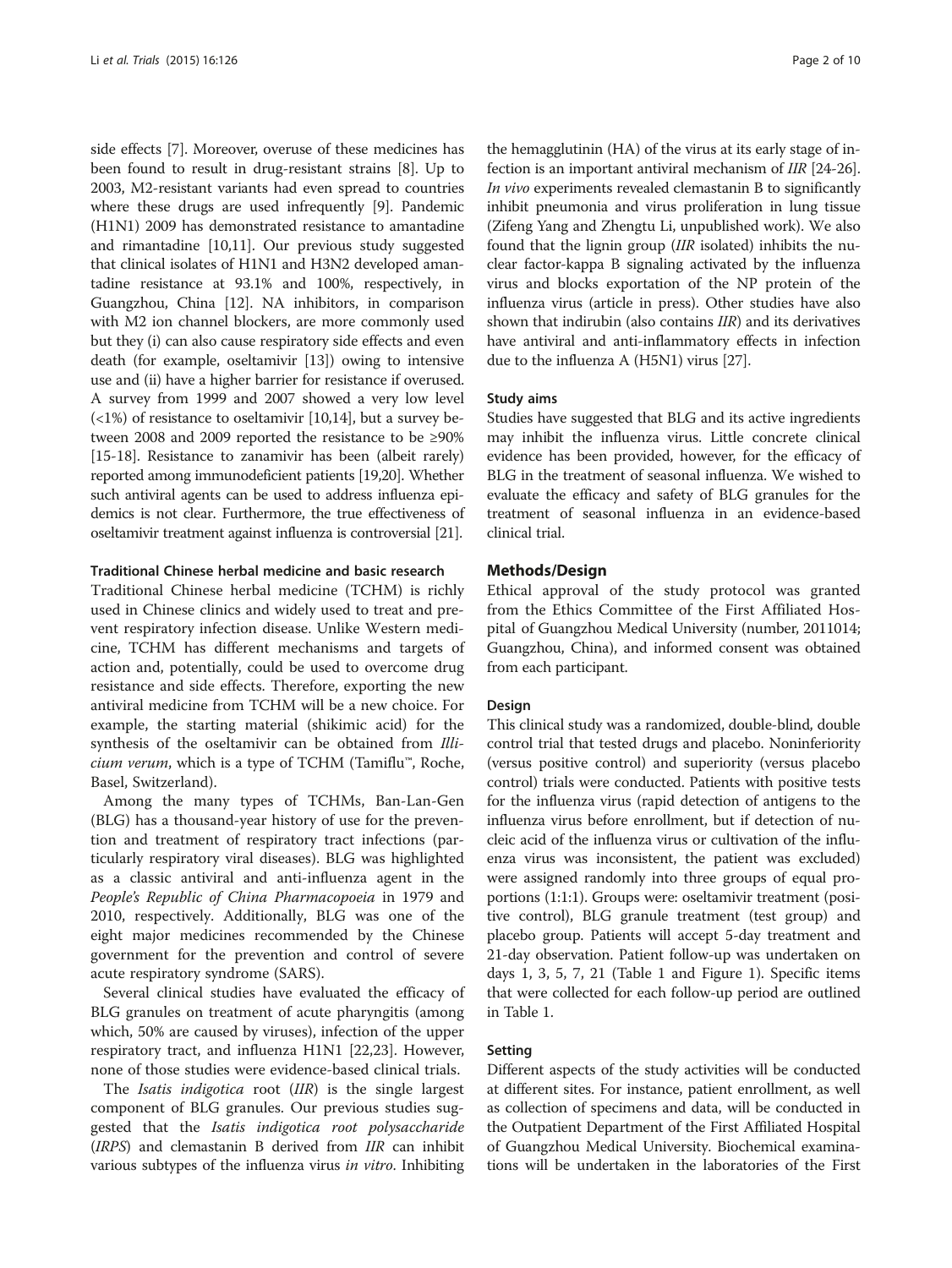| Visit cycle evaluation projects         | Screening<br>stage<br>Visit 0 day<br>$0.5$ to $0$ | Remedial period                             |                                             |                                               |                                              |
|-----------------------------------------|---------------------------------------------------|---------------------------------------------|---------------------------------------------|-----------------------------------------------|----------------------------------------------|
|                                         |                                                   | Visit 1 Day $3 + 1$<br>after administration | Visit 2 Day $5 + 1$<br>after administration | Visit $3$ Day $7 + 1$<br>after administration | Visit 4 Day $21 + 7$<br>after administration |
| Acquisition of basic medical history    |                                                   |                                             |                                             |                                               |                                              |
| Informed consent                        | $\mathsf X$                                       |                                             |                                             |                                               |                                              |
| Basic conditions                        | X                                                 |                                             |                                             |                                               |                                              |
| Symptoms                                | $\mathsf X$                                       | $\mathsf X$                                 | $\mathsf X$                                 | Χ                                             |                                              |
| Inclusion and exclusion criteria        | $\mathsf X$                                       |                                             |                                             |                                               |                                              |
| Safety observations                     |                                                   |                                             |                                             |                                               |                                              |
| Vital signs                             | $\mathsf X$                                       |                                             |                                             | $\mathsf X$                                   |                                              |
| Electrocardiography                     | Χ                                                 | a                                           | a                                           | Χ                                             |                                              |
| Chest radiograph                        | $\mathsf X$                                       | a                                           | a                                           | a                                             |                                              |
| Laboratory inspection                   | $\mathsf X$                                       | a                                           | a                                           | Χ                                             |                                              |
| Record adverse events                   | $\mathsf X$                                       | Χ                                           | Χ                                           | Χ                                             | $\mathsf X$                                  |
| Efficacy                                |                                                   |                                             |                                             |                                               |                                              |
| Record influenza symptoms               | $\mathsf X$                                       | Χ                                           | $\boldsymbol{\times}$                       | Χ                                             |                                              |
| Virology                                |                                                   |                                             |                                             |                                               |                                              |
| Rapid diagnostic tests                  | $\mathsf X$                                       |                                             |                                             |                                               |                                              |
| Real-time PCR analyses                  | $\mathsf X$                                       | Χ                                           | $\boldsymbol{\times}$                       | X                                             |                                              |
| Viral isolation culture                 | $\mathsf X$                                       | $\mathsf X$                                 | $\mathsf X$                                 | Χ                                             |                                              |
| Viral antibody titer                    | $\mathsf X$                                       |                                             |                                             |                                               | $\mathsf X$                                  |
| Other                                   |                                                   |                                             |                                             |                                               |                                              |
| Grouping and giving drugs               | $\mathsf X$                                       |                                             |                                             |                                               |                                              |
| Administer drugs                        | $\mathsf X$                                       | $\mathsf X$                                 | Χ                                           |                                               |                                              |
| Distribute patient diary card           | Χ                                                 |                                             |                                             |                                               |                                              |
| Accompanying treatment                  | Α                                                 | Α                                           | a                                           | a                                             |                                              |
| Compliance                              | Χ                                                 | $\mathsf X$                                 | Х                                           | Χ                                             |                                              |
| Inspection results                      | $\mathsf X$                                       |                                             |                                             |                                               | $\mathsf X$                                  |
| Original record completion              | $\mathsf X$                                       | Χ                                           | $\boldsymbol{\times}$                       | Χ                                             | $\mathsf X$                                  |
| Recover study drug                      |                                                   |                                             |                                             | Χ                                             |                                              |
| Recover patient diaries                 |                                                   |                                             |                                             | $\mathsf X$                                   |                                              |
| CRF review, recovering and test summary |                                                   |                                             |                                             |                                               | Χ                                            |

<span id="page-2-0"></span>Table 1 Follow-up chart of treatment using ban-lan-gen granules against seasonal influenza

X, must implement; a, necessary to implement.

Affiliated Hospital of Guangzhou Medical University. Virus testing will be carried out in the Clinical Virology Division of the State Key Laboratory of Respiratory Disease, Guangzhou, China. Data analyses will be done at Southern Medical University, Guangzhou, China.

# Number of participants and specimen collection

Recommendations from the World Health Organization for influenza-like illnesses (ILIs) were used as the basis for influenza surveillance. If a patient presents with an acute cough and fever, clinicians must be highly vigilant to test for infections caused by the influenza virus. In

general, the rate of ILI cases that lead to a clinical diagnosis of influenza infection is approximately 18 to 80%, which is higher than other clinical diagnoses, for example, acute infections of the upper respiratory tract [[28\]](#page-8-0). We selected adult ILI patients for inclusion into the study. The study was designed to enroll 177 cases.

Specimen collection included pharyngeal/throat swabs and blood samples. Pharyngeal/throat secretions were obtained from the upper respiratory tract of each patient [[29\]](#page-8-0). Pharyngeal/throat swabs will be used to test the mRNA of the influenza virus; the virus will be cultured. Blood samples will be used to test viral antibodies.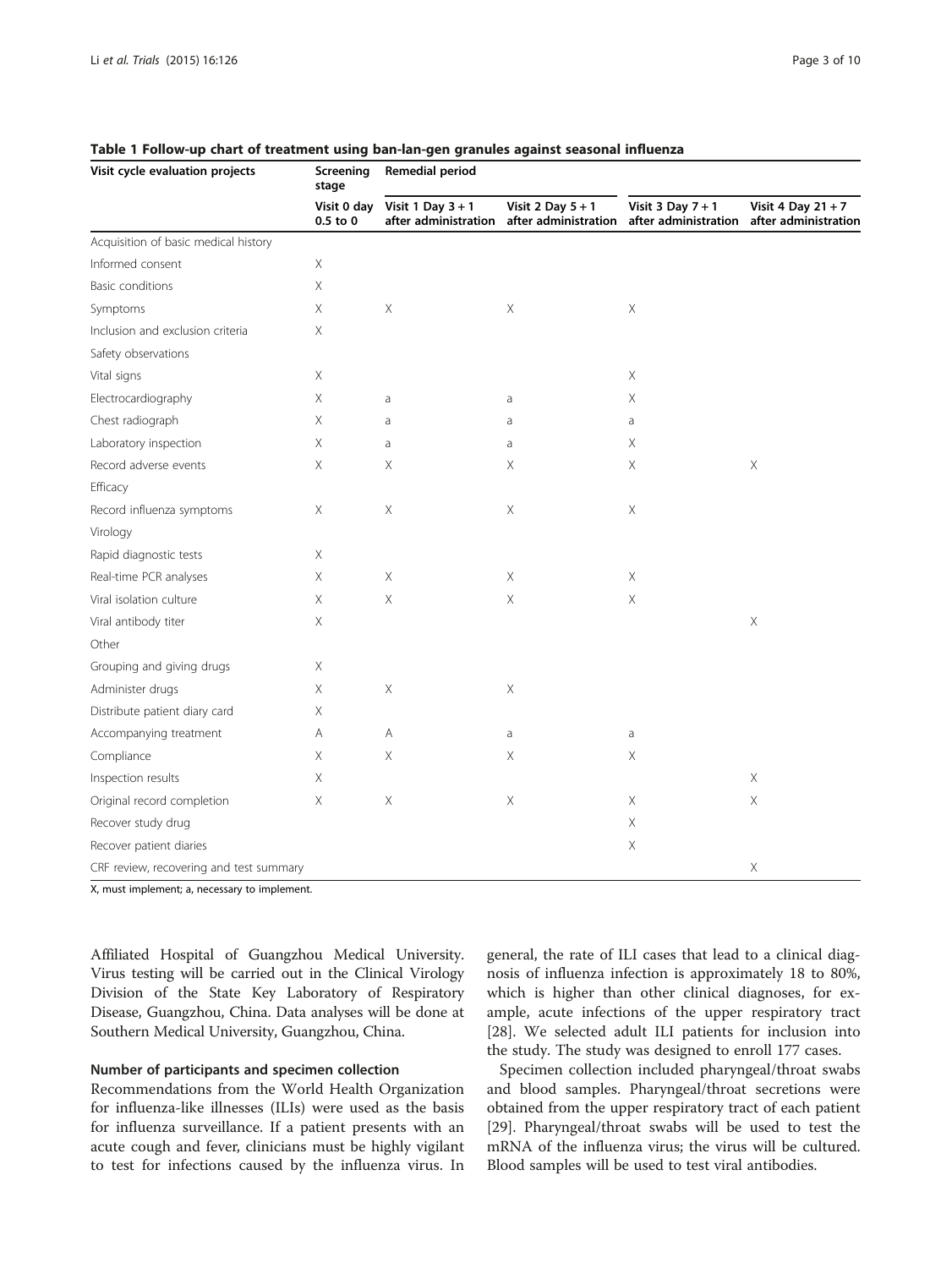<span id="page-3-0"></span>

the treatment efficacy and safety of Ban-Lan-Gen (BLG).

# Study procedure Staff training

Personnel who participate directly in this study will be adequately trained to ensure the safety of the patients, blinding of the study design, data quality, and adherence to the study protocol. Personnel follow guidelines for good clinical practice (GCP).

# Recruitment, screening, and enrollment

We will follow criteria to recruit, screen, enroll and reject patients. Patients will be enrolled if they conform to all inclusion criteria. However, they will not be enrolled if they have one of the exclusion criteria, rejection criteria, or termination standards. Furthermore, it is the responsibility of participant to cooperate with the doctor's treatment. Additionally, they should cooperate with our follow-up and provide us with information that is not beyond the ethical approval.

# Inclusion and exclusion criteria

Inclusion criteria are patients (i) with confirmed infection by the influenza A (H1N1, H3N2) or influenza B virus according to real-time polymerase chain reaction (PCR) or viral culture; (ii) aged 18 to 65 years; axillary temperature ≥38°C; at least two constitutional symptoms (headache, chill, myalgia or fatigue) and one respiratory symptom (cough, sore throat, or rhinitis) [[30](#page-8-0)[,31\]](#page-9-0); (iii) illness onset within 36 h; and (iv) granting of written informed consent. Exclusion criteria are detailed in Table [2](#page-4-0).

# Rejection criteria and termination standards

Rejection criteria were (i) not meeting inclusion or exclusion criteria; (ii) withdrawal of informed consent; (iii) not receiving follow-up care after selection; or (iv) serious violation of the program (that is, incorrect administration leading to effects that cannot be judged).

Termination standards refer to patients who meet the inclusion criteria, but must be terminated during the trail and who are included in the final statistical analyses. Termination standards are detailed in Table [3](#page-4-0).

# Drugs and usage

# Oseltamivir treatment group

The oseltamivir treatment group will receive one oseltamivir capsule, (75 mg/per capsule), twice a day [[29\]](#page-8-0), 30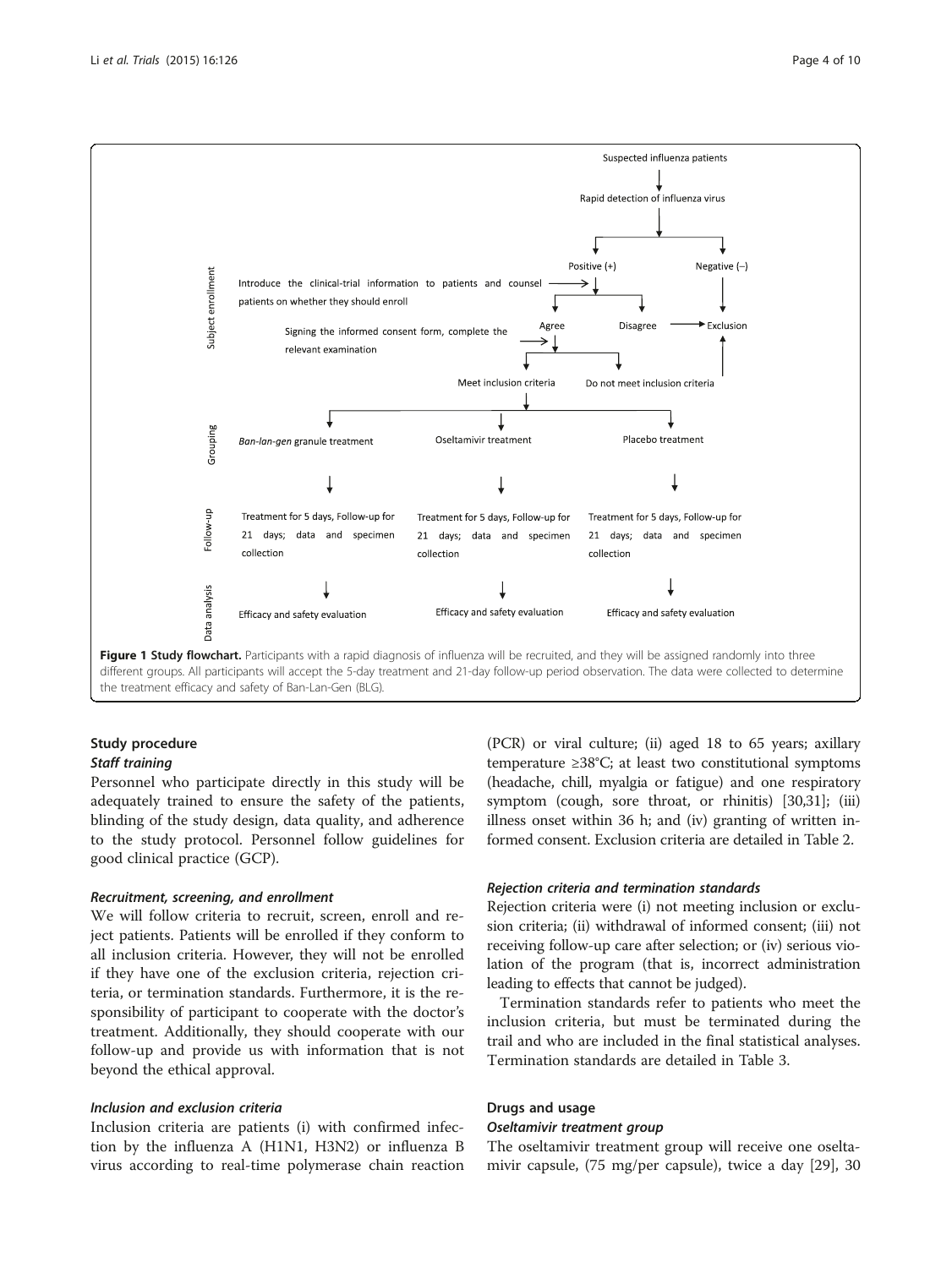culture

#### <span id="page-4-0"></span>Table 2 Inclusion and exclusion criteria

constitutional symptoms (headache, chill, myalgia or fatigue) and one

(3) Routine screening tests of blood with leukocyte readings  $>10.0 \times 10^9$ /L or neutrophil count ≥80%

| respiratory symptom (cough, sore throat, or rhinitis) | (4) Suppurative tonsillitis or purulent sputum                                                                                                                                                                                                                                                                                   |  |  |
|-------------------------------------------------------|----------------------------------------------------------------------------------------------------------------------------------------------------------------------------------------------------------------------------------------------------------------------------------------------------------------------------------|--|--|
| (3) Illness onset within 36 h                         | (5) Underling primary disorders such as hematological disease, chronic<br>obstructive pulmonary disease (FEV <sub>1</sub> /FVC <70%, FEV <sub>1</sub> /predicated value                                                                                                                                                          |  |  |
| (4) Granting of written informed consent              | <50%; or respiratory failure or right-heart failure), hepatic disease<br>(ALT or AST ≥ triple ULN), renal disease (serum creatinine > 2 mg/dL)<br>or chronic congestive heart failure (NYHA III to IV)                                                                                                                           |  |  |
|                                                       | (6) Previous administration of antiviral drugs (amantadine, rimantadine,<br>zanamivir, or oseltamivir phosphate) before disease onset and study<br>enrollment, or administration of traditional Chinese herbal medicine<br>or proprietary Chinese medicine. Administration of BLG granules<br>within 1 week before disease onset |  |  |
|                                                       | (7) Allergy to study medication(s)                                                                                                                                                                                                                                                                                               |  |  |
|                                                       | (8) Women who are pregnant, or may possibly become pregnant, or who<br>are lactating with a positive urine pregnant test, or with a body mass<br>index (BMI) $\geq$ 25 kg/m <sup>2</sup>                                                                                                                                         |  |  |
|                                                       | (9) The immunodeficient: malignant tumor; organ or bone-marrow<br>transplantation; AIDS; or taken immune inhibitors during the<br>last 3 months                                                                                                                                                                                  |  |  |
|                                                       | (10) Suspicion or history of alcohol/drug abuse                                                                                                                                                                                                                                                                                  |  |  |
|                                                       | (11) Participation in another clinical trial <3 months before study<br>randomization                                                                                                                                                                                                                                             |  |  |
|                                                       | (12) Acute respiratory infection, otitis, or nasosinusitis 2 weeks before<br>study enrollment                                                                                                                                                                                                                                    |  |  |
|                                                       | (13) Vaccination with the influenza vaccine within 6 months                                                                                                                                                                                                                                                                      |  |  |
|                                                       | (14) Other reasons at the investigator's discretion                                                                                                                                                                                                                                                                              |  |  |

minutes after eating, taken with two bags of analogous BLG granules.

# Ban-Lan-Gen treatment group

The BLG group will receive two bags of BLG granules (10 g/per bag), twice a day (the dosage is set according

# Table 3 Termination standards

# Criteria

- The patient's illness becomes severe, and the severity meets one of the following criteria: (i) persistent high fever for >3 days (≥39°C); (ii) Severe cough, purulent sputum, bloody sputum, or pectoralgia; (iii) rapid breathing, trouble in breathing, lip cyanosis; (iv) alternation of consciousness (that is, drowsiness, restlessness, convulsions); (v) severe vomiting, diarrhea, dehydration; (vi) imaging confirms signs of pneumonia; (vii) levels of myocardial enzymes, such as creatine kinase (CK), creatine kinase isoenzyme (CK-MB) elevate rapidly; (viii) underlying diseases are exacerbated significantly.
- 2 Death (including deaths due to influenza and other causes of death)
- 3 Antibiotic treatment is required (bacterial pneumonia, tympanitis, nasosinusitis secondary to influenza)
- 4 Serious events occur
- 5 Other health reasons

to the regulations of the China Food and Drug administration.), 30 minutes after eating, taken with an analogous oseltamivir capsule.

#### Placebo group

The placebo group will receive BLG analogous granules, twice a day, 30 min after eating, taken with an analogous oseltamivir phosphate capsule.

The BLG granules and the BLG analogous granules were produced according to the quality requirements of the People's Republic of China Pharmacopoeia (Additional files [1](#page-7-0) and [2\)](#page-8-0). Furthermore, the placebo includes white powdered sugar (41.1%), brown powdered sugar (22.6%), amylum (16.43%), dextrin (10.27%), caramel syrup (1.4%), and lemon yellow (8.2%).

All drugs were packaged by Hutchisom Whampoa Guangzhou Baiyunshan Chinese Medicine Company Limited (Guangzhou, China) according to the requirements of a double-blind, double-simulation test. The drugs used in this double-blinded trial were counted and sorted by a third party (Southern Medical University, China). All drugs were in the period of validity.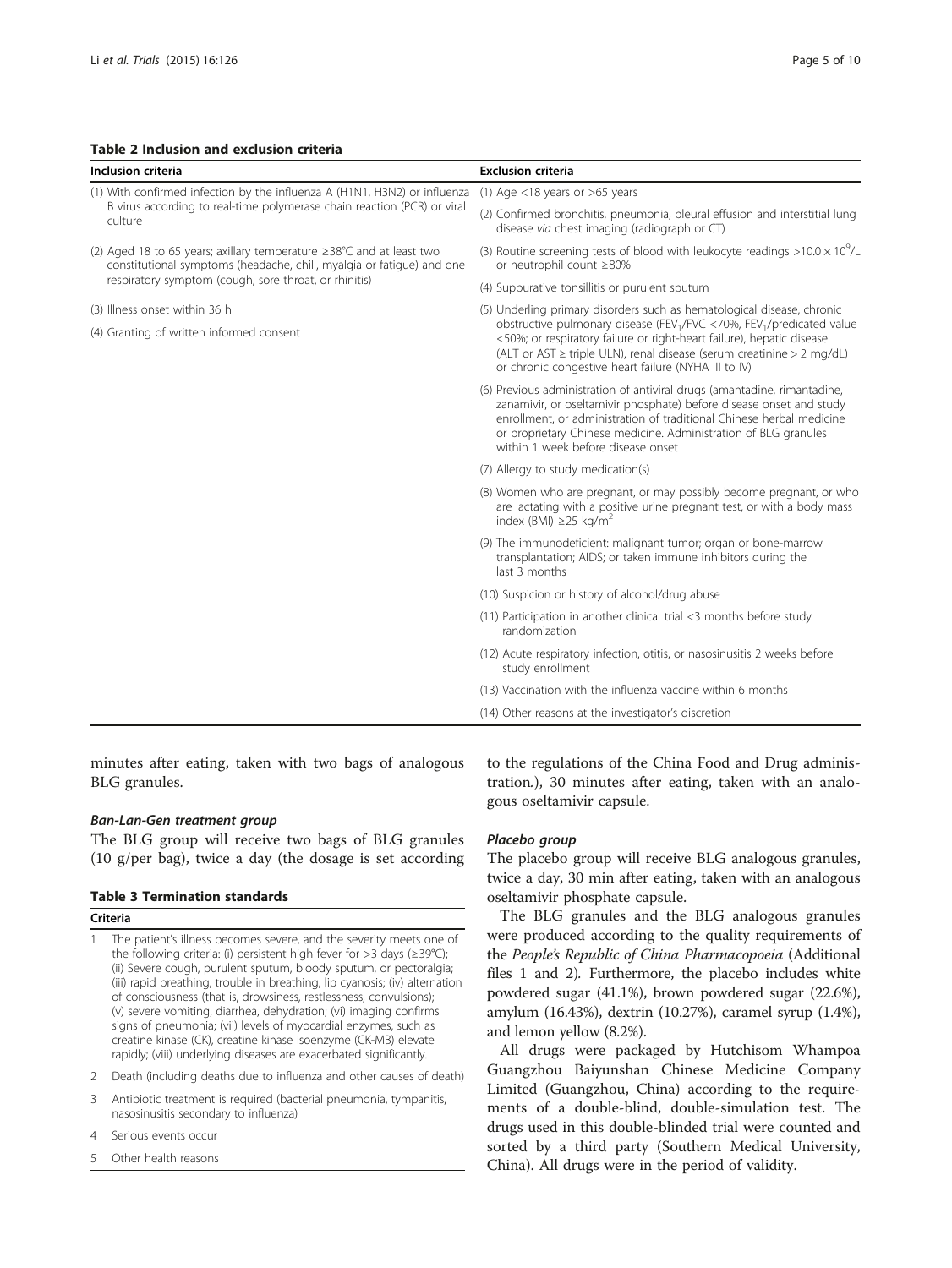Other treatments for participants have to meet the standards for using other drugs, which are axillary temperature ≥38.5°C that continues more than 4 hours and does not degrade with physical cooling or body temperature is gradually raised ≥ 39°C. When these standards are met, the symptoms are treated as indicated: fever: paracetamol; white sputum, bromhexine; and mild asthmatic symptoms, long-term theophylline. With these exceptions, no other drugs can be used. Furthermore, detailed information on the drug use will be registered in the case report form (CRF).

#### Outcome measurements

Drug efficacy was determined using patient symptoms, body temperature, and virus detection.

#### Primary outcome

The first primary outcome is the duration of the illness and will be measured in hours. Duration of illness is defined as the time from symptom onset to alleviation of the influenza-like symptoms: nasal obstruction, running nose, cough, sore throat, headache, fatigue, myalgia, chills and sweating. The definition of symptom alleviation is influenza-like symptoms score  $\leq 1$  (mild) and maintenance of stable symptoms for more than 24 h [\[30,](#page-8-0)[32](#page-9-0)].

Another primary outcome is the time to defervescence, which is measured in hours. The time from the first dose of the study medication to the time when the body temperature decreases to <37.4°C is defined as 'defervescence,' and when it is sustained for  $\geq 24$  h, it is defined as 'complete defervescence' [\[30](#page-8-0)[,32\]](#page-9-0).

# Secondary outcome

Five secondary endpoints are being considered. The first is the duration of viral shedding. This endpoint is defined as the time from illness onset to the first time the viral nucleic acid test is negative. The second endpoint is disease severity. It is assessed by an area under the curve (AUC) analysis of nine influenza-like symptom scores [[29\]](#page-8-0). The AUC is calculated as the product of the daily symptom scores multiplied by the duration of illness. The third endpoint is the frequency of acetaminophen usage. The fourth endpoint is the prevalence of secondary influenza complications. These are otitis, bronchitis, pneumonia, nasosinusitis, suppurative tonsillitis, acute parotitis, Reye's syndrome, central nervous system disease, myocarditis, pericarditis, acute myositis, and toxic shock syndrome. The final endpoint was an economic evaluation.

# Safety evaluation

Safety is evaluated using vital signs, cardiopulmonary signs, adverse reactions, electrocardiography, and clinical laboratory tests (including liver and kidney functions

and myocardium enzyme). These indices are compared before and after the drugs were taken.

#### Evaluation of adverse events

An adverse event refers to any adverse, unintended or unplanned effects on vital signs, symptoms, diseases, or laboratory indices that change after participants have enrolled in the clinical trial. An adverse event is not necessarily related to the drugs. Adverse events are divided into three levels: mild, moderate and severe (Table 4). The cause-and-effect relationship between an adverse event and study drugs is evaluated according to whether the agent (i) causes death; (ii) imperils life; (iii) leads to hospitalization or extends the duration of the hospital stay; (iv) is teratogenic or causes birth defects; (v) causes a permanent handicap; or (vi) is carcinogenic (Table [5](#page-6-0)). All serious adverse events must be reported within 24 h to the State Food and Drug Administration as well as the ethics committee.

#### Data management

# Management of the analyses of data entry by a third party (Southern Medical University, China)

Management of the data entry and analyses will be undertaken by a specific data manager responsible for building the study database and program settings. Data will be inputted twice and confirmed by two keyboard operators who have received special training. After verification of the case report forms (CRFs), identified input errors will be corrected until there are no differences in the database. Uncertainties can be discussed with the researcher using CRF question forms. These question forms shall be completed by the researcher within a specified time limit as well as being signed and dated. Completed question forms will be sent to the Department Of Database Management. The data manager will revise and verify the feedback from the researcher, update the database, and resend the form (if necessary). After confirming the veracity of the database via blind review, locked data will not be corrected. Data revision after locking will be confirmed by the study promoters, researchers, program manager, statistician, and the data manager with a written declaration and will be corrected

Table 4 Classification of disease severity

| <b>Classification Features</b> |                                                                                                                                                                                |
|--------------------------------|--------------------------------------------------------------------------------------------------------------------------------------------------------------------------------|
| 1. Mild                        | Can continue to participate in the clinical trial, without<br>obstacles in the activities of daily living                                                                      |
| 2. Moderate                    | Has certain obstacles to daily life, but not to the point of<br>completely diminished function                                                                                 |
| 3. Severe                      | The extent of obstacles in the activities of daily living<br>has led to the risk of permanent disability, and<br>appropriate measures are needed to mitigate medical<br>issues |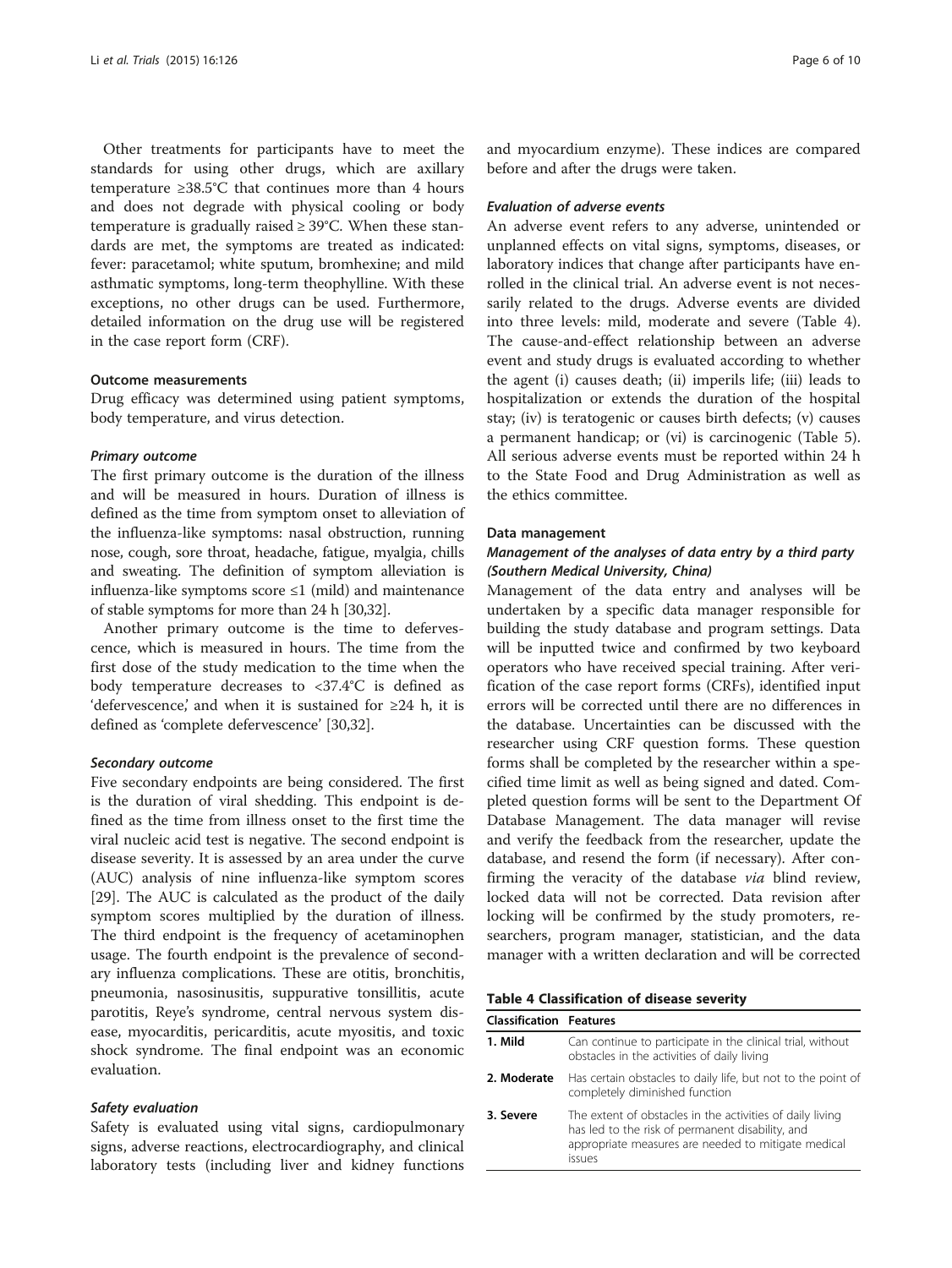#### <span id="page-6-0"></span>Table 5 Classification of adverse events

| <b>Classification Feature</b> |                                                                                    |
|-------------------------------|------------------------------------------------------------------------------------|
| 1. Definite                   | Use of the experimental drug has a definite relationship<br>with time.             |
|                               | Similar pharmacologic effects of the drug or<br>experimental drug are well known.  |
|                               | There is no other plausible cause owing to disease or<br>other explanations.       |
| 2. Probable                   | Use of the experimental drug has a reasonable<br>relationship with time.           |
|                               | Similar pharmacologic effects of the drug or<br>experimental drug are well known.  |
|                               | It is difficult to identify a cause owing to disease or<br>other explanations.     |
| 3. Possible                   | Use of the experimental drug has a reasonable<br>relationship with time.           |
|                               | The adverse event may be caused by disease or other<br>explanations.               |
| 4. Remote                     | There is a connection between time and test drug.                                  |
|                               | It is easy to explain through disease or the main causes<br>of a disease.          |
| 5. Unrelated                  | There is no connection between time and the test drug.                             |
|                               | The adverse event is definitely caused by other reasons,<br>and not the test drug. |

in the statistical analyses. After data review, all cases will be evaluated by confirming the intent-to-treat population (ITTP), modified intent-to-treat population (MITTP), perprotocol population (PPP) and safety analysis population (SAP). The decision will be approved by the data manager, study promoter, and researchers, and will end with unblinding after locking the database.

#### Patient groups for data analyses

Intent-to-treat population The intent-to treat population will include those patients who agree to enroll in the study and sign an informed consent form.

Modified intent-to-treat population The modified intent-to-treat population includes those patients who used the test drug at least once during randomization, and data will be used to indicate efficacy after intervention.

Per protocol population The per protocol population includes those cases that meet the inclusion criteria, are in full accordance with the test program (or violate the protocol only slightly), complete the trial and complete the CRF. The PP is used to analyze the main indicators for evaluating efficacy and to examine the consistency of the results from the MITT.

Safety analysis population For the safety analysis population, data will demonstrate efficacy after intervention for those patients who use the test drug at least once during randomization. In this study, the baseline data, MITT analyses and main indicators for treatment are employed in PP analyses, but the conclusion from MITT analyses is also evaluated. When undertaking PP analyses, if there are missing data, the last observation carried forward (LOCF) approach will be adopted to complete the dataset. For laboratory data, adverse events and side effects, we will use SA analyses, and the SAP will be the denominator for the prevalence of adverse reactions.

#### Statistical analyses

The software used for statistical analyses will be SPSS v17.0 (IBM, Armonk, NY, USA) or SAS v9.2 (SAS Institute, Cary, NC, USA).

All statistical inferences will be determined using twosided tests.  $P < 0.05$  will be considered significant, and 95% confidence intervals will be used.

Efficacy analyses will use LOCF to compensate for cases not fully covered during treatment. The LOCF approach uses the last data observed, which is transferred to the database to obtain a complete dataset. The safety assessment will not evaluate missing data.

A comparison between the dropout rate and dropout rate caused by adverse events will be undertaken using the Pearson's  $\chi^2$ test.

Data will be described as the mean, standard deviation, and confidence intervals. If necessary, minimum, maximum, P25, P75, and median values will be provided. Paired measurement data will also show the differences between the mean and standard deviation. When using nonparametric methods, median and mean values will be provided. Count data will be described using the frequency distribution and corresponding percentage. Data of concentrations will be described using the frequency distribution and the corresponding percentage, as well as median and average values. Qualitative information will be described using the positive rate, the number of positive cases, and the denominator.

Baseline data analyses (two sets) will include demographic indicators, as well as general, primary and secondary indicators before intervention. Measurement data will be described using a t-test or t' test (if the variance is absent). Count data will be described using the Pearson's  $\chi^2$ test. Rating data will be described using the two-sample Wilcoxon rank sum test.

With respect to analyses of effectiveness, for quantitative variables, comparisons between groups will be undertaken using repeated measures analysis of variance and covariance analysis. For qualitative variables, comparisons between groups will be tested using the Pearson's  $\chi^2$ test,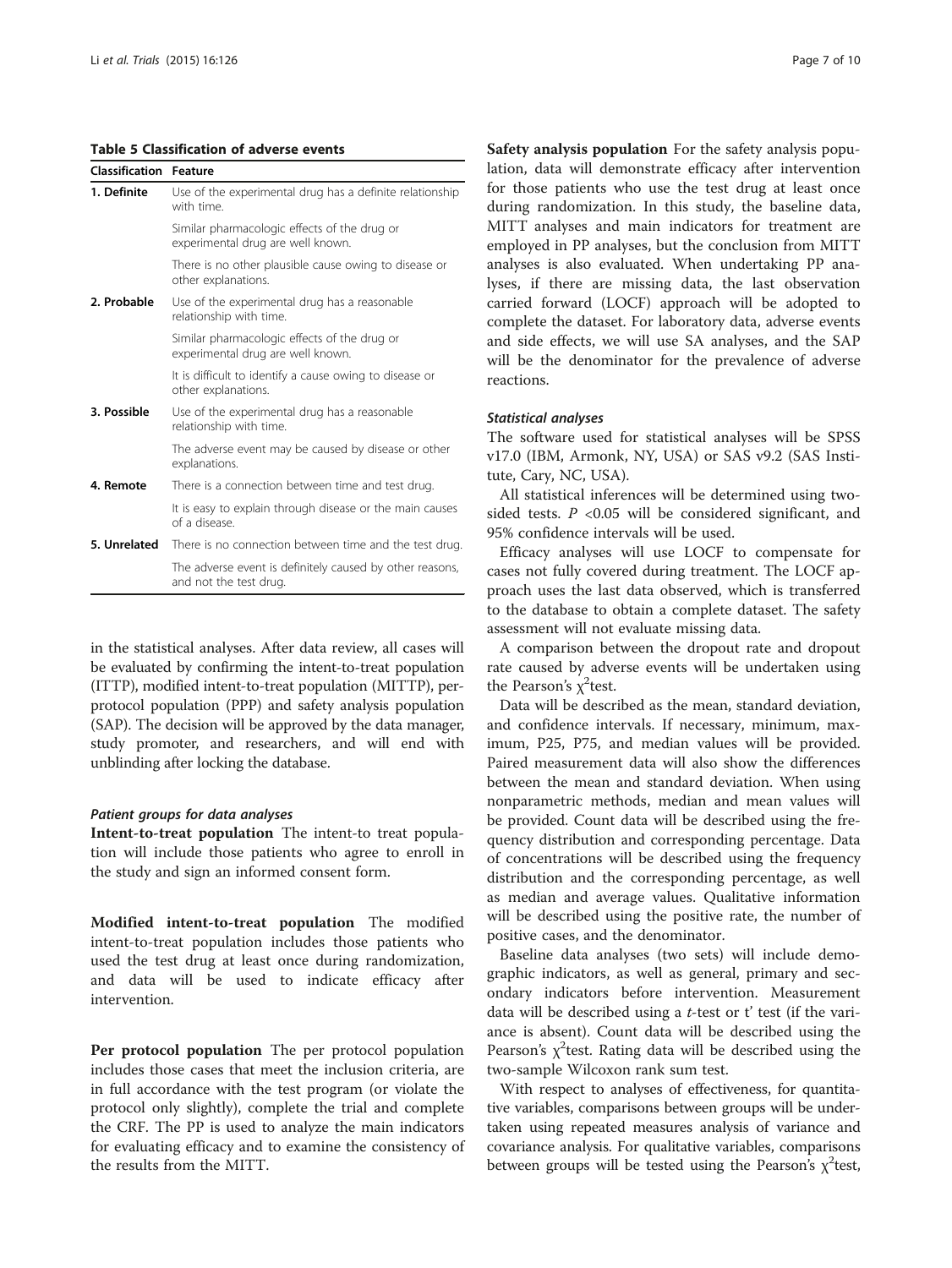<span id="page-7-0"></span>whereas center effect analysis will use CMH. For rating variables, comparisons between groups will be tested using the Kruskal-Wallis test, regression analysis center effect via the CMH test, or grade logistics.

In terms of center effect analyses, the GLM method will be used for quantitative indicators and CMH methods for qualitative indicators. Rating variables will be evaluated and corrected using a logistic regression model.

With regard to subgroup analyses, depending on the circumstances, factors that cannot be excluded may have an effect on the prognosis.

For safety analyses, the prevalence of adverse events in the two groups will be compared using the Pearson's  $\chi^2$ test, as well as listing and describing the events that occur during the trial. A description of laboratory test results before and after the test will be described as normal/abnormal changes, as well as the relationship between the abnormal changes and the test drug; these changes will be stated.

#### Safety and ethics

The drugs used in this clinical trial (BLG granules and oseltamivir) have been approved for clinical use, so there is no potential safety hazard. To ensure that study patients receive effective treatment during rehabilitation, the placebo control group will be provided basic drugs.

Before study commencement, we will explain in detail the research purpose, methods and processes. Satisfactory answers to any questions from the subjects, after obtaining written informed consent, will be included. Also, the center will focus on the purpose, application and execution of the study. Researchers will accept the research plan, treatment procedure, patients, research schedule, CRF and written informed consent. During the trial, the clinical unit must comply with GCP and the scheme of the clinical trial. Pharmaceutical supervisory and administrative departments will occasionally conduct audits and inspections and will cooperate with the sponsor to send medical examiners. Any moderate or serious adverse events will be reported to the Ethics Committee.

#### **Discussion**

Treatment effectiveness, safety assurance and patient affordability are the key factors for any drugs, including Western medicines and TCHMs. This projected clinical trial will provide evidence as to whether BLG granules are suitable and safe for treating and preventing seasonal influenza.

BLG seems to display a clinical effect during the early onset of illness. Our previous study showed that IPRS, clemastanin B and lignin, which are separated from IIR, have antiviral roles in the early infection stage of the influenza virus [[24-26](#page-8-0)]. Accordingly, we defined the time of illness onset to be <36 hours. Unfortunately, this criterion made patient recruitment quite difficult. However, this design, which is based on a combination of traditional medical experience and modern pharmacological study, should allow us to discover the objective treatment effectiveness of BLG.

The safety of TCHM is attracting major attention. First, in our study, BLG granules are used only for 5 days in the acute phase, so that it may be safe for humans. Second, we evaluate the safety of BLG based on changes in liver and kidney function after treatment. In addition, western medicines used for treating influenza (such as oseltamivir, which sells for 283 RBM/box in China) is expensive for 'developing' countries. Hence, we need to explore new, safe and inexpensive anti-influenza medicine. BLG, which sells for 12.00 RBM/box in China, would be a good choice.

Furthermore, according to basic science studies, the active ingredient of IIR also exerts immune-modulating and anti-inflammation effects in vitro and in vivo. Polysaccharides from IIR can promote production of interleukin-2 and interferon-γ, as well as the proliferation of lymphocytes and macrophages in mice [[33\]](#page-9-0). Also, indirubin and its derivatives can suppress the expression of several pro-inflammatory cytokines induced by influenza infection in human macrophages and alveolar epithelial cells [[27\]](#page-8-0). Hence, an evidence-based clinical trial to evaluate the effectiveness of BLG in treating inflammation induced by influenza infection certainly has merit.

In summary, we have described the first clinical trial for treatment using a single herb against influenza A and B viruses in China. We will hold a large-scale clinical trial to comprehensively evaluate the effectiveness and safety of BLG against influenza infection based on the results of this pilot study.

#### Trial status

This clinical trial was reviewed by the Ethics Committee of the First Affiliated Hospital of Guangzhou Medical University at the end of 2011. The first patient was enrolled in 2012. From early 2012 to 2014 in June, 50 patients had finished the treatment and observation cycle. This clinical trial is expected to be completed at the end of 2015.

# Additional files

[Additional file 1:](http://www.trialsjournal.com/content/supplementary/s13063-015-0645-x-s1.pdf) The product inspection report of Ban-Lan-Gen (the Chinese edition). The Ban-Lan-Gen (BLG) granules were produced by Hutchisom Whampoa Guangzhou Baiyunshan Chinese Medicine Company Limited. The items, including shape and properties, solubility, bacterial count, etcetera of the BLG granules, were tested, and they conformed to the quality requirements of the People's Republic of China Pharmacopoeia of 2010.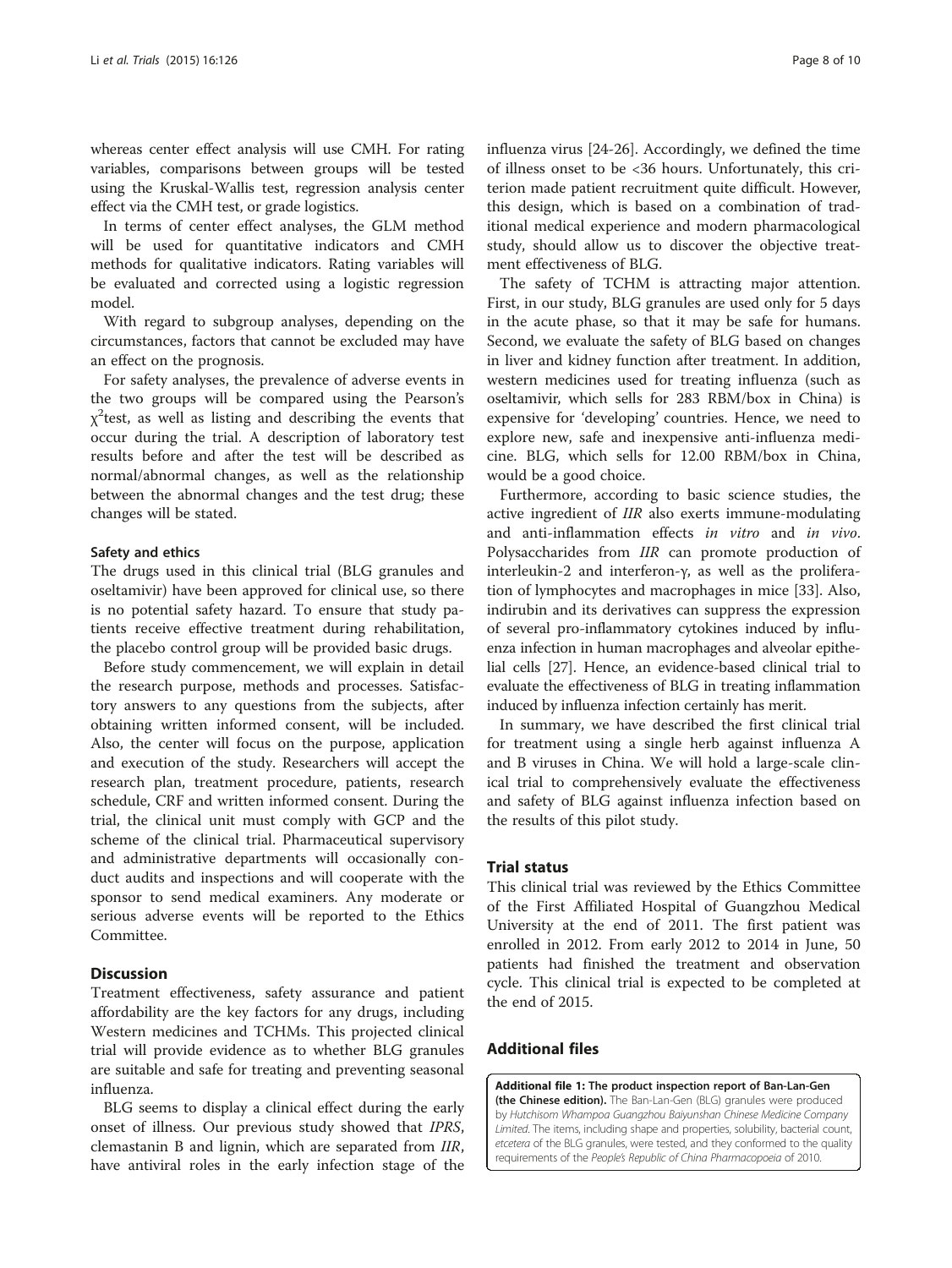<span id="page-8-0"></span>[Additional file 2:](http://www.trialsjournal.com/content/supplementary/s13063-015-0645-x-s2.pdf) The product inspection report of placebo (the Chinese edition). The placebo was produced by Hutchisom Whampoa Guangzhou Baiyunshan Chinese Medicine Company Limited. The items, including shape and properties, solubility, bacterial count, etcetera of the placebo, were tested, and they conformed to the quality requirements of the People's Republic of China Pharmacopoeia of 2010.

#### Abbreviations

AUC: area under the curve; BMI: body mass index; CRF: case report form; CK: creatine kinase; CK-MB: creatine kinase isoenzyme; GCP: good clinical practice; HA: hemagglutinin; IIR: Isatis indigotica root; ILI: influenza-like illness; IRPS: Isatis indigotica root polysaccharide; ITTP: intent-to-treat population; LOCF: last observation carried forward; MITTP: modified intent-to-treat population; NA: neuraminidase; PPP: per-protocol population; SAP: safety analysis population; TCHM: Traditional Chinese herbal medicine.

#### Competing interests

The authors declare that they have no competing interests.

#### Authors' contributions

ZTL and LL contributed equally to this work. ZFY and NSZ conceived and designed the study and are responsible for the coordination of the study. LL and ZTL developed the study design and revised the protocol. ZTL and TTC participated in the work of enrolling the patients and collecting the data. ZFY, ZTL and NSZ sought funding and ethical approval. CYL and DQW provided suggestions and contributed to the design of the study. All authors contributed to the writing of the manuscript and read and approved the final manuscript.

#### Acknowledgments

This work was supported in part by the National Natural Science Foundation of China (Grant number U1201227), the National Science and Technology Major Project of the Ministry of Science and Technology of China (2013ZX09201021) and comprehensive prevention diagnosis and treatment for the respiratory new emergency and major infection disease (201400000002).

#### Author details

<sup>1</sup>State Key Laboratory of Respiratory Diseases, Guangzhou Institute of Respiratory Disease, National Clinical Centre of Respiratory Disease, The First Affiliated Hospital, Guangzhou Medical University, 151 Yanjiang Xi Road, Guangzhou 510120, China. <sup>2</sup>The First Hospital of Yulin, Yuxi Da Dao Road, Yulin 719000, China. <sup>3</sup>Macau University of Science and Technology, Avenida Wai Long, Taipa, Macau 519020, China. <sup>4</sup>Hutchison Whampoa Guangzhou Baiyunshan Chinese Medicine Company Limited, 389 Shatai Bei Road, Baiyun, Guangzhou 510515, China.

# Received: 16 December 2014 Accepted: 11 March 2015<br>Published online: 28 March 2015

#### References

- 1. Fengxing Y, Liwen J, Zhang J, Shi Q, Ma G, Ji X, et al. Research on the specificity and sensitivity of rapid detection methods of influenza virus. Lab Med. 2009;24:598–04.
- 2. Zhong Nanshan LY. Respiratory Medicine. People's Medical Publishing House. 2012;2:387–93.
- 3. Centers for Disease Control and Prevention (CDC). Swine-origin influenza A (H1N1) virus infections in a school - New York City, April 2009. MMWR Morb Mortal Wkly Rep. 2009;58:470–2.
- 4. Michaelis M, Doerr HW, Cinatl Jr J. An influenza A H1N1 virus revival pandemic H1N1/09 virus. Infection. 2009;37:381–9.
- Yang ZF, Zhan YQ, Chen RC, Zhou R, Wang YT, Luo Y, et al. A prospective comparison of the epidemiological and clinical characteristics of pandemic (H1N1) 2009 influenza A virus and seasonal influenza A viruses in Guangzhou, South China in 2009. Jpn J Infect Dis. 2012;65:208–14.
- 6. De Clercq E. Antiviral agents active against influenza A viruses. Nat Rev Drug Discov. 2006;5:1015–25.
- 7. Jefferson T, Demicheli V, Di Pietrantonj C, Rivetti D. Amantadine and rimantadine for influenza A in adults. Cochrane Database Syst Rev. 2006;11, CD001169.
- 8. Richman DD. Antiviral drug resistance. Antiviral Res. 2006;71:117–21.
- 9. Bright RA, Medina MJ, Xu X, Perez-Oronoz G, Wallis TR, Davis XM, et al. Incidence of adamantane resistance among influenza A (H3N2) viruses isolated worldwide from 1994 to 2005: a cause for concern. Lancet. 2005;366:1175–81.
- 10. Deyde VM, Sheu TG, Trujillo AA, Okomo-Adhiambo M, Garten R, Klimov AI, et al. Detection of molecular markers of drug resistance in 2009 pandemic influenza A (H1N1) viruses by pyrosequencing. Antimicrob Agents Chemother. 2010;54:1102–10.
- 11. Centers for Disease Control and Prevention (CDC). Update: influenza activity - United States, August 30-October 31, 2009. MMWR Morb Mortal Wkly Rep. 2009;58:1236–41.
- 12. Yang ZF, Guan WD, Xu GR, Li MY, Mo ZY, Luo Y, et al. Adamantane restslance among seasonal influenza A viruses between January to October in Guangzhou, 2009. Zhonghua Jie He He Hu Xi Za Zhi. 2011;34:95–9.
- 13. Hama R, Jones M, Okushima H, Kitao M, Noda N, Hayashi K, et al. Oseltamivir and early deterioration leading to death: a proportional mortality study for 2009A/H1N1 influenza. Int J Risk Saf Med. 2011;23:201–15.
- 14. Sheu TG, Deyde VM, Okomo-Adhiambo M, Garten RJ, Xu X, Bright RA, et al. Surveillance for neuraminidase inhibitor resistance among human influenza A and B viruses circulating worldwide from 2004 to 2008. Antimicrob Agents Chemother. 2008;52:3284–92.
- 15. Meijer A, Lackenby A, Hungnes O, Lina B. van-der-Werf S, Schweiger B, et al. Oseltamivir-resistant influenza virus A (H1N1), Europe, 2007–08 season. Emerg Infect Dis. 2009;15:552–60.
- 16. Dharan NJ, Gubareva LV, Meyer JJ, Okomo-Adhiambo M, McClinton RC, Marshall SA, et al. Infections with oseltamivir-resistant influenza A(H1N1) virus in the United States. JAMA. 2009;301:1034–41.
- 17. Hurt AC, Ernest J, Deng YM, Iannello P, Besselaar TG, Birch C, et al. Emergence and spread of oseltamivir-resistant A(H1N1) influenza viruses in Oceania, South East Asia and South Africa. Antiviral Res. 2009;83:90–3.
- 18. Moscona A. Global transmission of oseltamivir-resistant influenza. N Engl J Med. 2009;360:953–6.
- 19. Lackenby A, Thompson CI, Democratis J. The potential impact of neuraminidase inhibitor resistant influenza. Curr Opin Infect Dis. 2008;21:626–38.
- 20. Gubareva LV, Matrosovich MN, Brenner MK, Bethell RC, Webster RG. Evidence for zanamivir resistance in an immunocompromised child infected with influenza B virus. J Infect Dis. 1998;178:1257–62.
- 21. Krumholz HM, Jackevicius CA, Ross JS. Tamiflu: 14 flu seasons and still questions. BMJ. 2013;346:f547.
- 22. Ganlin D. The cfinic observation of 100 cases with acute pharyngitis cured by composite Banlangen tablet. J Precl1n Med Coll Siiandong Med Univ. 2002;16:93–4.
- 23. Min TBNWDPLFCWZZZXFRHDaZ. Efficacy of treatment of influenza A (H1N1) with oseltamivir phosphate and isatis root granules. Med J Chin PAPF. 2013;24:6.
- 24. Yang ZF, Wang YT, Qin S, Zhao SS, Zhao YS, Lin Q, et al. The Effects of a Hot Water Soluble Extract (S-03) Isolated from Isatis Indigotica Root on Inf luenza A and B Viruses in vitro. Bing Du Xue Bao. 2011;27:218–23.
- 25. Yang Z, Wang Y, Zhong S, Zhao S, Zeng X, Mo Z, et al. In vitro inhibition of influenza virus infection by a crude extract from Isatis indigotica root resulting in the prevention of viral attachment. Mol Med Rep. 2012;5:793–9.
- 26. Yang Z, Wang Y, Zheng Z, Zhao S, Zhao J, Lin Q, et al. Antiviral activity of Isatis indigotica root-derived clemastanin B against human and avian influenza A and B viruses in vitro. Int J Mol Med. 2013;31:867–73.
- 27. Mok CK, Kang SS, Chan RW, Yue PY, Mak NK, Poon LL, et al. Antiinflammatory and antiviral effects of indirubin derivatives in influenza A (H5N1) virus infected primary human peripheral blood-derived macrophages and alveolar epithelial cells. Antiviral Res. 2014;106:95–104.
- 28. World Health Organization. Influenza (Seasonal). March 2014. [http://](http://www.who.int/mediacentre/factsheets/fs211/en/) [www.who.int/mediacentre/factsheets/fs211/en/.](http://www.who.int/mediacentre/factsheets/fs211/en/)
- 29. Treanor JJ, Hayden FG, Vrooman PS, Barbarash R, Bettis R, Riff D, et al. Efficacy and safety of the oral neuraminidase inhibitor oseltamivir in treating acute influenza: a randomized controlled trial. US Oral Neuraminidase Study Group JAMA. 2000;283:1016–24.
- 30. Duan ZP, Jia ZH, Zhang J, Liu S, Chen Y, Liang LC, et al. Natural herbal medicine Lianhuaqingwen capsule anti-influenza A (H1N1) trial: a randomized, double blind, positive controlled clinical trial. Chin Med J (Engl). 2011;124:2925–33.